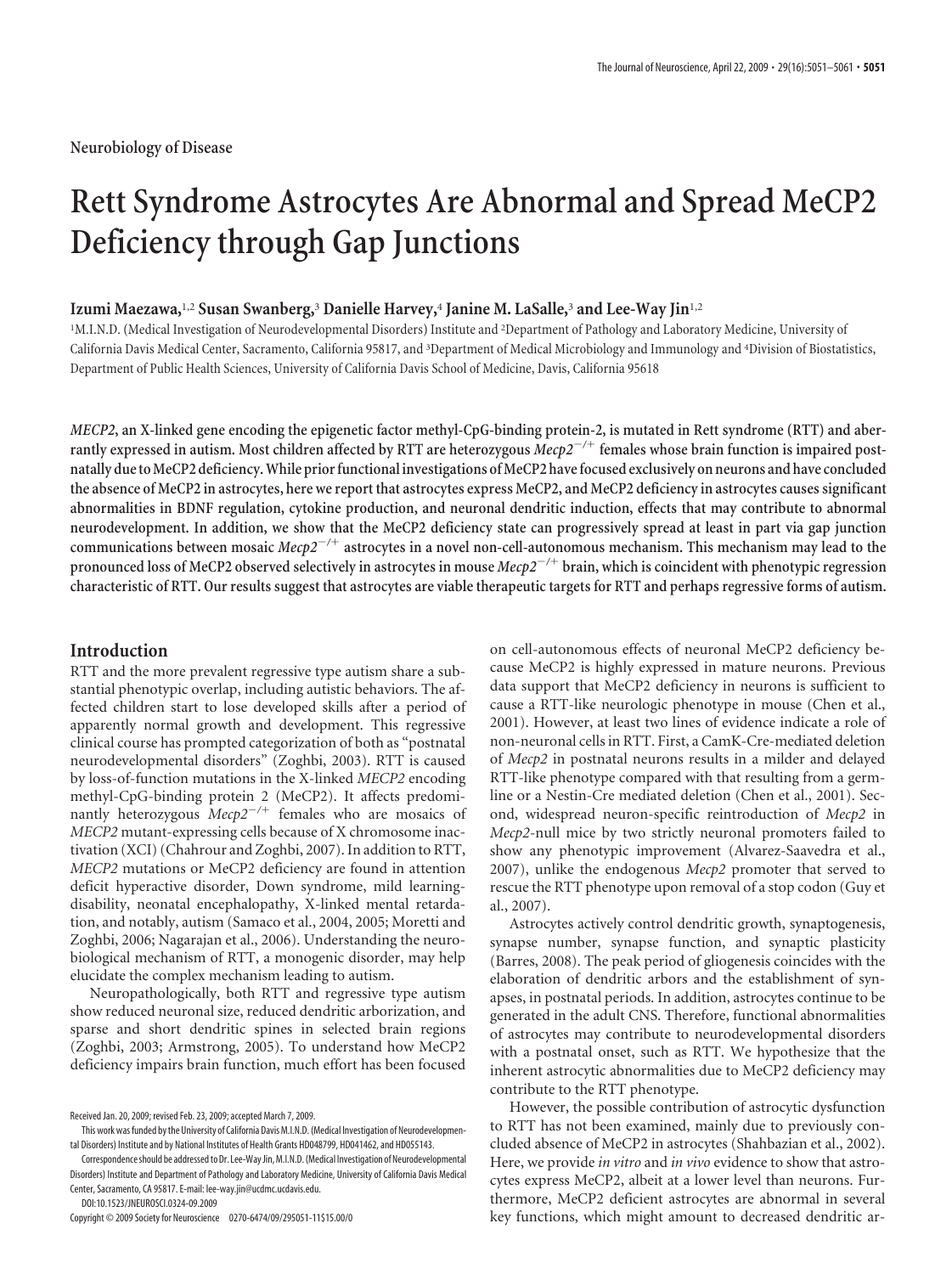borization and impaired immune regulation in RTT brain. Finally, we provide evidence to support a novel gap junction (GJ) mediated spread of MeCP2 deficiency state among astrocytes in *Mecp2<sup>-/+</sup>* tissue, which might contribute to phenotypic regression typical of RTT.

## **Materials and Methods**

*Mouse model of RTT. Mecp2tm1.1Bird/*- mice originated from Dr. Adrian Bird's laboratory were obtained from The Jackson Laboratory. Mice were mated with C57BL/6J mice (The Jackson Laboratory). Pups were immediately genotyped to determine the *Mecp2* deletion according to the protocol provided by The Jackson Laboratory. The gender was determined using primers for the *Sry* gene on Y chromosome, which were 5'-TGG GAC TGG TGA CAA TTG TC-3' and 5'-GAG TAC AGG TGT GCA GCT CT-3'. The University of California Davis Institutional Animal Care and Use Committee approved all animal experiments.

*Cultures of astrocytes and neurons.* Primary astrocyte cultures were prepared from 1-d-old mouse cerebral cortex according to previously described methods (Maezawa et al., 2006). In most experiments, 2– 4 weeks *in vitro*, confluent astrocyte cultures were used, which showed no differences in cell numbers, total RNA and protein quantities between different genotypes. The hippocampal neuronal cultures were prepared from E18 wild-type C57BL/6J mice according to the method of Xiang et al. (1998).

*Quantitative RT-PCR.* Total RNA was isolated by homogenization of cell cultures in TRIzol reagent (Invitrogen) according to the manufacturer's instruction. Purified RNA was resuspended in RNase-free water and stored at  $-70^{\circ}$ C until use. The forward and reverse primer sequences for Wt Mecp2 were 5'-GGT AAA GAC CCA TGT GAC CC-3' and 5'-GGC TTG CCA CAT GAC AA-3.

To determine the relative levels of Wt and mutant *Mecp2* transcripts in mice, we used previously designed primer pairs (Miralvès et al., 2007). The forward primer sequence for Wt transcript was 5'-GAC CCC TTG GGA CTG AAG TT-3' and that for mutant transcript was 5'-CCA TGC GAT AAG CTT GAT GA-3'. The following reverse primer was used to pair with both forward primers: 5'-CCA CCC TCC AGT TTG GTT TA-3'. Because these primer sets may also amplify the chromosomal DNA, the DNA content of the samples was further minimized by purifying RNA using the RNeasy MinElute Cleanup Kit (Qiagen) according to the manufacturer's instructions. Using the resulting RNA samples and the above primers, PCRs without prior reverse transcription yielded minimal detectable products.

We used a primer pair previously designed to quantify the murine *Bdnf* transcript in astrocytes (Koyama et al., 2005). The forward sequence was 5'-ATG ACC ATC CTT TTC CTT ACT ATG GT-3' and the reverse sequence was 5'-TCT TCC CCT TTT AAT GGT CAG TGT AC-3'.

The cDNA was synthesized from  $2 \mu$ g of total RNA using SuperScript First-stranded synthesis system (Invitrogen). Quantitative PCR was performed using the SYBR Green master mix in an ABI 7900HT Sequence Detection System (Applied Biosystems). The result was normalized to  $\beta$ -actin.

*Western blot analysis.* To obtain cell lysates, cells were washed with ice-cold PBS and incubated with a buffer containing 50 mmol/L Tris-HCl, pH 7.4, 150 mmol/L NaCl, 2% SDS, proteinase inhibitor cocktail (Sigma), and phosphatase inhibitor cocktail (Sigma). Lysates were briefly sonicated and cleared by centrifugation at 50,000 rpm for 10 min. Equivalent amounts of protein were analyzed by Tris/HCl gel electrophoresis. Proteins were transferred to polyvinylidene difluoride membranes and probed with antibodies. Visualization was performed using enhanced chemiluminescence (ECL, GE Healthcare).

To quantify and compare the secreted NGF and BDNF, the astrocyte conditioned medium (ACM) from confluent cultures was first concentrated and desalted by using a Centricon YM-10 concentrator (Millipore). Equal portions of samples were then analyzed by Western blot. For apolipoprotein E quantification, the equal volumes of ACM from confluent cultures without prior concentration were analyzed.

The following primary antibodies (dilutions) were used: rabbit anti-MeCP2 IgG (1:1000, Millipore, for amino acids 465– 478 of mouse MeCP2, detecting both MeCP2 isoforms, e1 and e2), chicken anti-MeCP2 IgY (1:5000, for the C terminal of MeCP2, detecting both e1 and e2 isoforms) (Yasui et al., 2007), anti-BDNF antibody (1:1000, Millipore Bioscience Research Reagents), anti-NGF antibody (1:500, Abcam), anti-mouse apoE (1:2000, Biodesign International), anti-p38MAPK (1: 1000, Cell Signaling Technology), anti-phospho-p38MAPK (1:1000, Cell Signaling Technology), anti-phospho-p42/44 MAPK(1:1000, Cell Signaling Technology), anti-phospho-SPAK/JNK(1:1000, Cell Signaling Technology), anti-Connexin43 (1:1000, BD Transduction Laboratories), and anti-β-actin (1:3000, Sigma). Secondary antibodies were horseradish peroxidase-conjugated anti-rabbit, anti-goat, anti-chicken, or antimouse antibodies (1:3000, GE Healthcare).

*BrdU incorporation assay.* Astrocytes were plated onto 24-well culture plates at an initial density of 3  $\times$  10  $^{5}$  cells/well in DMEM10 and incubated for 6 h. Cells were washed with serum-free Opti-MEM medium three times and cultured in Opti-MEM containing  $10 \mu M$  BrdU (Sigma) for additional 2 h. Cells with BrdU incorporation were demonstrated by immunocytochemical stain for BrdU using anti-BrdU antibody conjugated with Alexa594 (Invitrogen) following the manufacturer's protocol (Millipore Bioscience Research Reagents).

*Gene silencing by RNA interference.* Wt astrocytes were plated onto 24-well plates at  $3 \times 10^5$  cells per well and cultured in DMEM10 for 24 h. Cells were transfected with siRNAs using HiPerfect Transfection reagent according to the manufacturer's instructions (Qiagen). Two sets of siRNA duplexes (Qiagen) homologous to mouse *Mecp2* sequence were designed using the HiPerformance Design Algorithm (Norvatis AG) and were purchased from Qiagen (catalog #: siRNA#1, SI00195594; siRNA#2, SI02737714). The siRNA homologous to mouse *Cx-43* sequence was also purchased from Qiagen (catalog # SI02712423). As a transfection control, an All Stars Negative Control siRNA (Qiagen) was used.

*Sandwich ELISA for cytokines.* To induce the innate immune response, confluent astrocyte cultures were washed three times with serum-free Opti-MEM and cultured in Opti-MEM for 24 h. Cultures were then treated with 100 ng/ml lipopolysaccharide (LPS, EMD Biosciences) in Opti-MEM for another 24 h. In this condition, LPS induced negligible cell proliferation and there was no significant difference in cell number or total quantities of cellular proteins and secreted proteins between cultures of different genotypes. The activation was evaluated by measuring cytokines TNF- $\alpha$ , IL-1 $\beta$ , and IL-6 in ACM using cytokine ELISA kits according to the manufacturer's instruction (R&D Systems and RayBiotec).

*Neurite outgrowth analysis.* Hippocampal neurons freshly prepared from E18 Wt mice were plated evenly onto the confluent monolayer of astrocytes at  $1 \times 10^5$  neurons per well in six-well plates. Neurites were allowed to grow for 24 and 72 h before fixation. Dendrites were stained with anti-MAP2 antibody (1:1000, Millipore Bioscience Research Reagents). MAP2-stained neurons were observed under a Nikon Eclipse E600 microscope and photographed by a digital camera (SPOT RTke, SPOT Diagnostics). All dendrites were traced using the Neurolucida software (MicroBrightField) and dendritic length was calculated by Neuroexplorer (MicroBrightField). In all experiments, neurons were randomly selected for photograph and the photography, tracing and analysis of neuritis were performed in an investigator-blinded manner. Dendritic complexity was quantified by measuring the length of dendrites and counting the number of branch points in each branch order. The primary dendrites were defined as those directly emanating from the soma. Higher-order branches were those arising from previous order's processes. The dendritic length in a branch order was calculated by averaging the lengths of all dendrites in that branch order. The number of branch points in a branch order was calculated by averaging the number of branch points that give rise to the dendrites in that branch order.

*Study for the non-cell-autonomous effect between astrocytes.* Astrocytes derived from Wt C57BL/6 mice were transfected with a green fluorescence protein (GFP) expression vector using the Effectene Transfection Reagent (Qiagen). GFP-labeled astrocytes were mixed with unlabeled astrocytes either from Wt or *Mecp2<sup>-/+</sup>* mice at a ratio of 1 GFP labeled to 3 unlabeled astrocytes. The cell mixture was plated onto cover glass in DMEM10 and cultured for 24 – 48 h. Cells were fixed, immunostained with anti-MeCP2, and counterstained with the nuclear dye DAPI. Fluo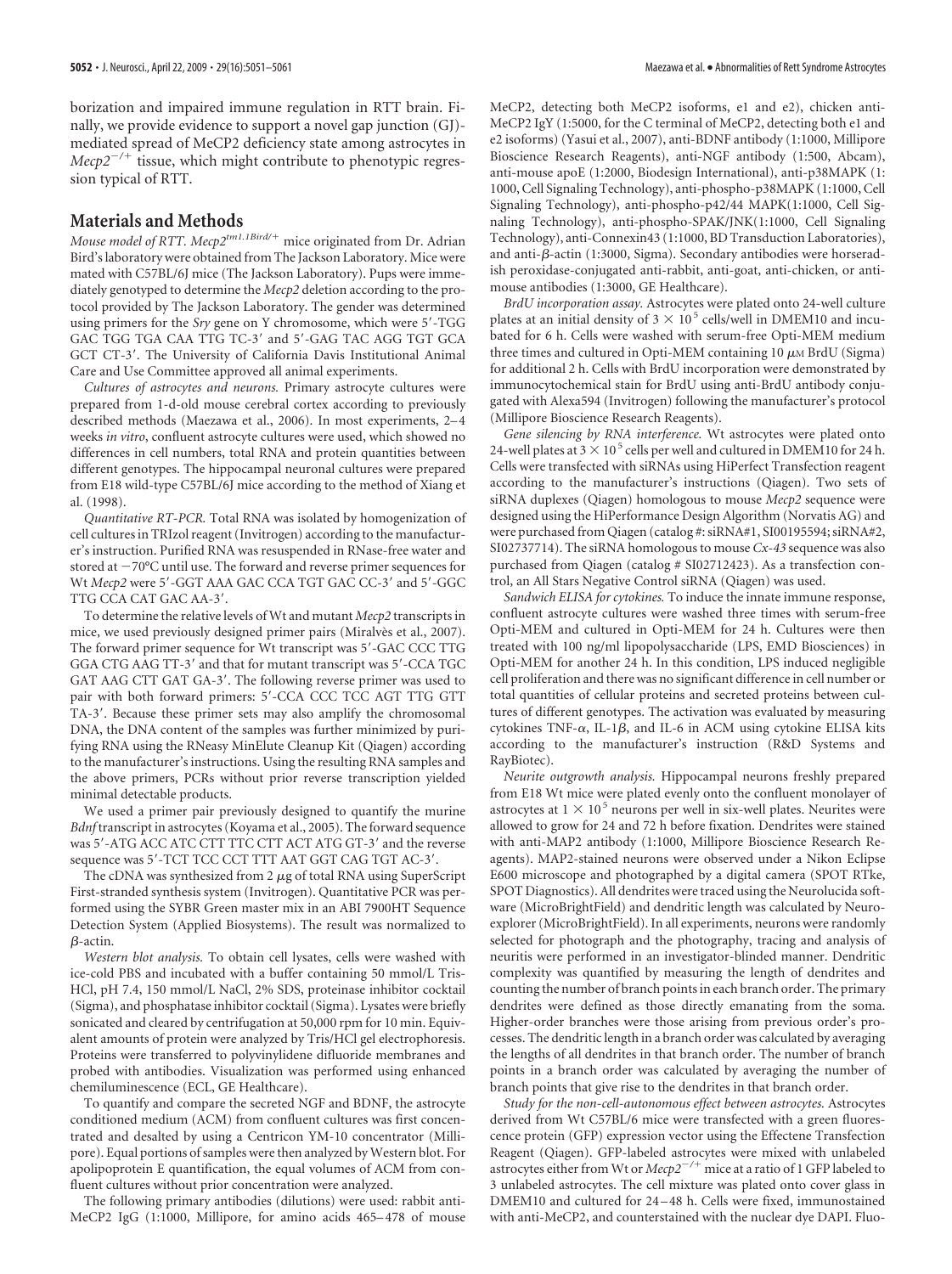rescence photomicrographs of GFP-positive cells (all of which were wild type) were taken and their MeCP2 expression was analyzed by the Image J program. The images were transformed to 8 bit gray scale, the nuclear contours of GFP-positive cells were manually defined, and the maximal focal pixel values in individual nuclei were recorded. The MeCP2 immunoreactivities of cells were classified into three tiers: high, low, and none. The high immunoreactivity was defined by a pixel value larger than or equal to half of the maximal pixel value recorded from the highest MeCP2 expresser in the coculture of GFP-labeled Wt cells and unlabeled Wt cells. The low immunoreactivity was defined by a pixel value smaller than the half maximal value. The nonexpressers showed no detectable immunoreactivity above background. The photography and analysis of MeCP2 levels of GFP-labeled cells were conducted in an investigatorblinded manner.

To test whether the gap junction inhibitors block the non-cellautonomous effect on MeCP2 expression, the above mixed cultures were treated with 100  $\mu$ mol/L carbenoxolone (CBX, Sigma), 50  $\mu$ mol/L 18 $\alpha$ glycyrrhetinic acid (GA, Sigma), or vehicle only for 24 – 48 h in serumfree Opti-MEM. Cells were fixed with 4% paraformaldehyde and immunostained with anti-MeCP2 (1:1000, Millipore). The MeCP2 expression was subsequently analyzed as described above. In additional groups, cells were pretreated with 400  $\mu$ mol/L tolbutamide (TB, Sigma) for 30 min before the addition of CBX or GA.

*Mouse tissue microarray and immunofluorescence staining.* For immunofluorescence staining of brain tissue, we used paraformaldehyde-fixed frozen sections, paraffin-embedded whole brain sections, or tissue microarray sections. The tissue microarray was used for quantification and comparison of MeCP2 expression between groups of mice, because it made it possible to process multiple brain samples simultaneously, reducing sample-to-sample variability. Mouse cerebral tissue microarrays were prepared as previously described (Samaco et al., 2004; Nagarajan et al., 2006). Briefly, triplicate 600  $\mu$ m cores of mouse cerebrum including cores from five  $Mecp2^{-/+}$ , three  $Mecp2^{+/+}$  controls (P20–27w); one *Mecp2<sup>-/y</sup>* and one *Mecp2<sup>+/y</sup>* littermate (p10w) were inserted into a recipient paraffin block and sectioned. The processing, immunostaining, and analysis of microarray sections were also performed as previously described (Samaco et al., 2004; Nagarajan et al., 2006).

Primary antibodies used were: 1:50 anti-GFAP (Oncogene, mouse monoclonal); 1:1000 anti-MeCP2 (Aves, C-terminal, chicken polyclonal) and 1:50 anti-NeuN (Millipore Bioscience Research Reagents, mouse monoclonal). Secondary antibodies used were: 1:100 goat antimouse IgG-Oregon Green (Invitrogen) and 1:100 donkey anti-chicken IgG-Cy5 (Jackson ImmunoResearch). Chicken IgY (Aves) and mouse IgG (Millipore) were used on control slides with the same secondary antibodies as those used on the experimental slides to test for background levels of staining or immunofluorescence. Replicate slides were stained and scanned by LSC to increase the power of our statistical analyses.

*Laser-scanning cytometry.* Laser-scanning cytometry (LSC) was performed as we previously described (LaSalle et al., 2001). LSC is similar to flow cytometry in its ability to quantitate fluorescence of individual cells in an un-biased and automated manner. In particular, with LSC solidphase samples including adherent cultured cells, tissue sections and cytology smears can be examined for genetic, biochemical or morphological properties. Slides to be compared were scanned using the same nonsaturating photomultiplier settings. Cells were contoured based upon the DNA counter stain, PI. Astrocytes and neurons in the cortical tissue array were identified by gating on high cytoplasmic expression (peripheral integral) of GFAP, a glial marker, or high nuclear expression of NeuN, a marker of mature neurons, respectively. High expression was determined by gating on the right half max, a vertical line tangent to the right side of the fluorescence histogram. As the primary antibodies for GFAP and NeuN were raised in the same species, a separate set of slides was used for each marker. Once a population of glia or neurons was identified and gated, Mecp2 fluorescence in the same cell population was measured as the integrated total of all pixel values (integral)/cell area. Mecp2 fluorescence values for the *Mecp2<sup>-/+</sup>*, *Mecp2<sup>+/+</sup>*, and *Mecp2<sup>+/y</sup>* mouse cores were normalized by subtracting fluorescence values for the  $Mecp2^{-/y}$  male. The mean and SEM for Mecp2 fluorescence (in astrocytes and neurons) within each relevant genotype was calculated from

the normalized fluorescence values for individual cortical cores on 2–3 replicate slides.

*Determination of gap junction coupling.* Gap junction activity was analyzed by the scrape-loading-dye transfer method (el-Fouly et al., 1987). Astrocytes were plated onto cover glass and cultured in DMEM10 till confluence. Cells were washed with serum-free Opti-MEM and incubated with 100  $\mu$ mol/L CBX, 50  $\mu$ mol/L GA, or vehicle only in Opti-MEM for 2 h. After cells were washed with PBS, 0.5% Lucifer yellow (Molecular probes) was loaded onto cell surface and the cells were immediately horizontally scraped using a razor blade. After incubation for 2 min in 37°C, cells were washed with PBS and Fixed with 4% paraformaldehyde. Cells in the immediate vicinity of the scrape were observed under a Nikon Eclipse E600 microscope and photographed by a digital camera (SPOT RTke, SPOT Diagnostics). Junctional permeability was evaluated by the spread of Lucifer yellow from the scrape to the adjacent coupled cells.

*Statistical analysis.* ANOVA or repeated-measures ANOVA when applicable was used to compare quantitative values from cultures across groups. Tukey's studentized range test was used to adjust for multiple comparisons in *post hoc* pairwise tests.

#### **Results**

### **Astrocytes express MeCP2**

To determine whether astrocytes express MeCP2, we first examined the cerebral sections of 1-month-old littermates of an established RTT model with the Cre-mediated deletion of *Mecp2* exons 3 and 4 (*Mecp2tm1.1Bird/*- mice) (Guy et al., 2001). This *Mecp2*-deletion model shows RTT-like neuropathology and an earlier onset of neurological symptoms in males (*Mecp2<sup>-/y</sup>*, null) than females (*Mecp2/*-, mosaic heterozygous). As expected, immunofluorescence demonstrated that virtually all neurons in the wild-type (Wt;  $Mecp2^{+/+}$  and  $Mecp2^{+/y}$ ) mice but none in the male null ( $Mecp2^{-\bar{f}y}$ ) mice were MeCP2 immunoreactive (Fig. 1*A*). A large proportion of neurons in the female heterozygous (*Mecp2/*-) mice expressed MeCP2, consistent with the 60 –80% level predicted from previous analyses of XCI in mouse RTT models (Braunschweig et al., 2004; Young and Zoghbi, 2004). Notably, GFAP-immunoreactive astrocytes also showed low levels of MeCP2 immunoreactivity in Wt mice but not in *Mecp2/y* mice (Fig. 1*A*), indicating astrocytic expression of MeCP2. Both MeCP2-negative and MeCP2-positive immunofluorescent patterns were observed in GFAP-immunoreactive cells from *Mecp2/*- mice (Fig. 1*A*). The same result was generated by using a second independent MeCP2 antibody (Yasui et al., 2007, data not shown).

We next investigated cultured primary astrocytes derived from newborn mice. To minimize the presence of nonastrocytic cells, especially neurons in culture, we typically examined astrocytes 2–4 weeks *in vitro*; these cultures contained minimal neurons and microglia (Maezawa et al., 2006) (supplemental Fig. 1, available at www.jneurosci.org as supplemental material). Quantitative RT-PCR using primer pairs that specifically amplify Wt and mutant *Mecp2* transcripts, respectively (Miralvès et al., 2007), showed that both  $Mecp2^{+/y}$  and  $Mecp2^{+/+}$  astrocytes (Wt-As) expressed Wt *Mecp2*, while *Mecp2<sup>-/y</sup>* astrocytes expressed only mutant *Mecp2* transcript, as expected (Fig. 1*B*). The mosaic *Mecp2/*- astrocytes expressed equal amount of Wt and mutant *Mecp2* transcripts (mean  $\pm$  SE: 51.2  $\pm$  0.3% for Wt and 48.7  $\pm$ 0.3% for mutant,  $n = 3$ ), consistent with random XCI (Fig. 1*B*). Western blot analysis using two independent MeCP2-specific antibodies detected the same 75 kDa MeCP2 protein band in Wt-As, but not in *Mecp2<sup>-/y</sup>* astrocytes (Fig. 1*C*). The MeCP2 protein level in Wt-As was ~25% of that of Wt-neurons (Fig. 1*D*). Surprisingly, the mosaic *Mecp2/*- astrocyte cultures at 2–4 weeks*in vitro* generally showed an overall MeCP2 protein level 10 –30% of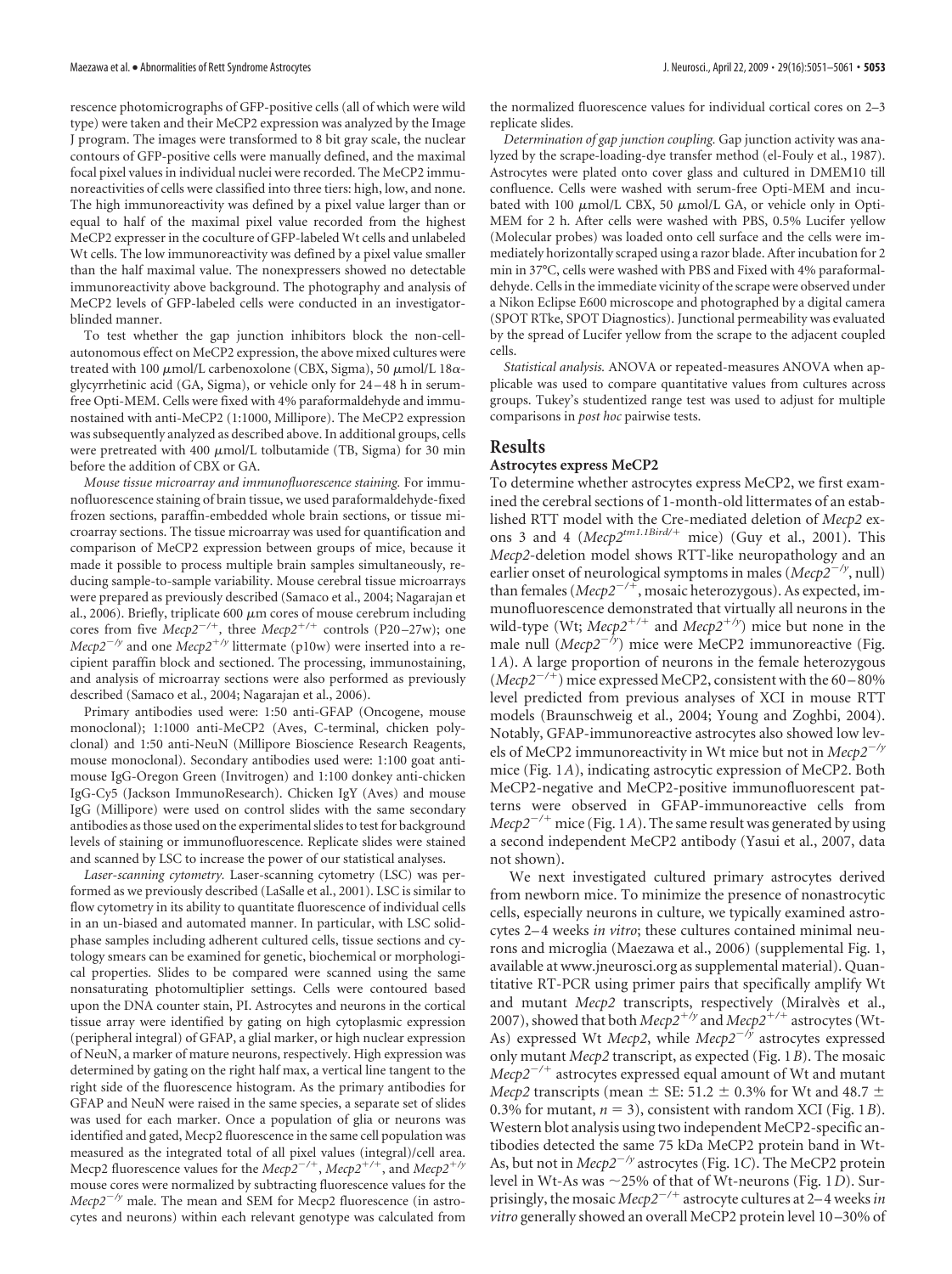

Figure 1. Astrocytes express MeCP2. A, Hippocampal sections from the indicated mice were coimmunostained for MeCP2 (red nuclear stain) and the astrocytic marker GFAP (green cytoplasmic stain). Photomicrographs of corresponding CA1 region are shown in the upper row, and magnified fields from the stratum radiatum are shown in the lower row. Arrows point to examples of MeCP2 + astrocytes and dash-lined squares enclose examples of apparently MeCP2 — astrocytes. *B*, The levels of Wt and mutant *Mecp2* transcripts expressed by astrocytes derived from mice of indicated Mecp2 genotype were measured by quantitative RT-PCR. Shown are PCR products in gel. The PCR products were not amplified from genomic DNA because PCRs without reverse transcriptase (-RT control) yielded minimal products. C, Western blot analysis of cell lysates from astrocytes derived from mice of indicated *Mecp2* genotype, analyzed by two distinct antibodies. *D*, Western blot analysis of lysates of primary neurons and primary astrocytes, to compare their levels of MeCP2 protein. The MeCP2 band in the*Mecp2/*- astrocytesample was barely detectable due to the limited ECL development to adequately compare between Wt neurons and Wt astrocytes. E, Astrocytes derived from mice of indicated *Mecp2* genotypes were cultured and immunostained as in **A** and counterstained with DAPI (blue). Arrows point to examples of MeCP2 + astrocytes and arrowheads point to examples of MeCP2 — astrocytes.

the Wt-As (Fig. 1*C*), despite the  $\sim$  50% transcript level (Fig. 1*B*), not compatible to a theoretically predicted 50% reduction for balanced XCI. In contrast, cultured *Mecp2/*- neurons generally showed a MeCP2 expression level at 70 – 80% of Wt neurons (Fig. 1*D*) (Braunschweig et al., 2004; Young and Zoghbi, 2004), suggesting a unique astrocytic mechanism of reduced MeCP2 expression in mosaic cultures from *Mecp2<sup>-/+</sup>* mice.

To confirm that the MeCP2 detected in cultures was indeed from astrocytes, we performed immunocytochemical stains. Numerous GFAP-positive cells showed clear nuclear MeCP2 immunoreactivity in Wt cultures, but not in  $Mecp2^{-/y}$  cultures (Fig. 1*E*). The *Mecp2<sup>-/+</sup>* cultures showed a mosaic of MeCP2+ and MeCP2- cells. However, the MeCP2+ cells in the *Mecp2<sup>-/+</sup>* cultures showed much weaker immunoreactivities compared with those in Wt ( $Mecp2^{+/+}$  and  $Mecp2^{+/y}$ ) cultures (Fig. 1*E*). Quantification of four independent sets of astrocyte cultures showed that the average ratios of MeCP2 immunoreactivities of  $Mecp2^{-/+}$  cultures over  $Mecp2^{+/+}$  cultures were 25.7  $\pm$  2.5% by immunocytochemistry and  $18.4 \pm 5.3$  by Western blotting (Fig. 1*B*), lower than the 50% value predicted by a balanced XCI. We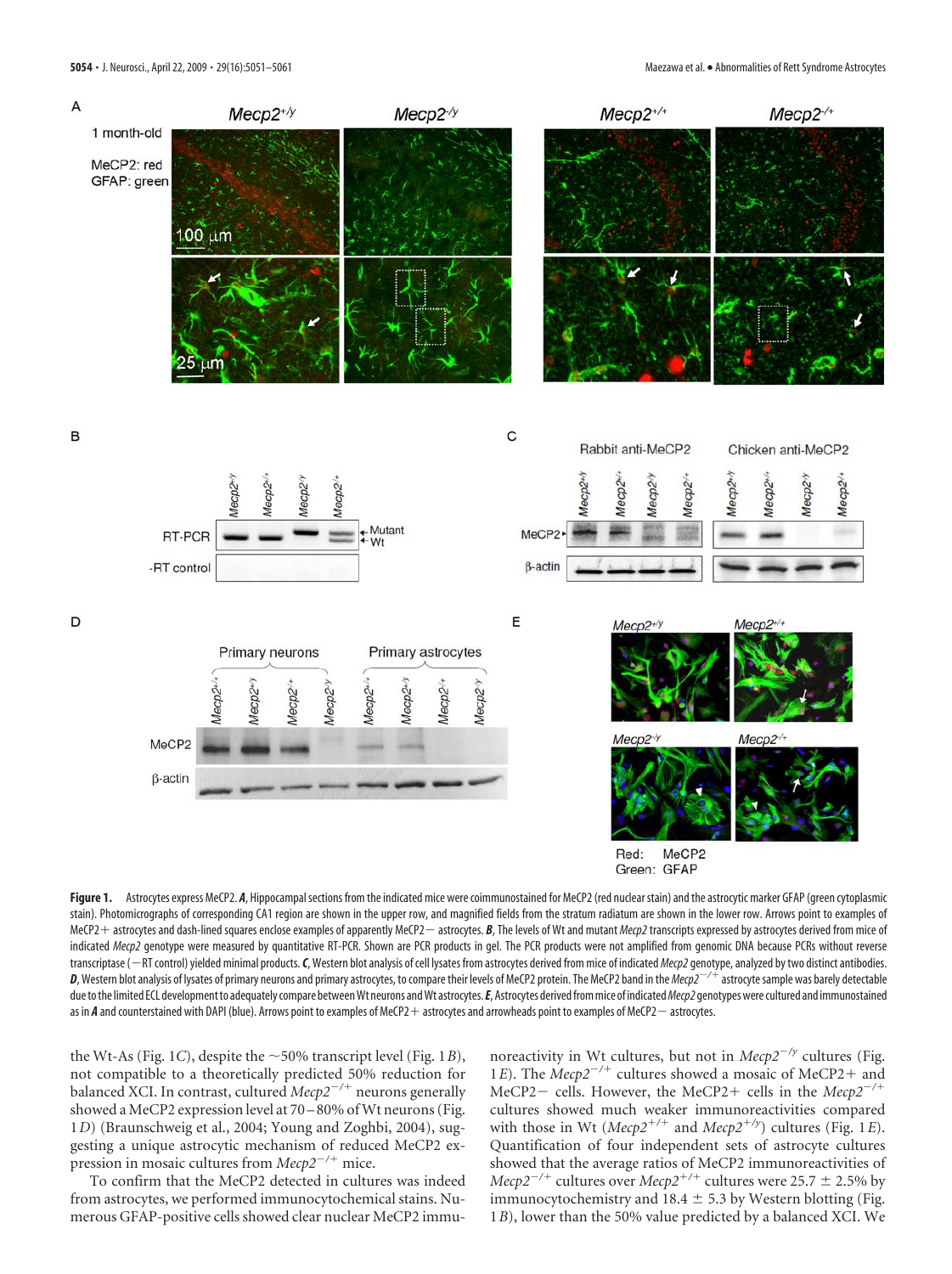Maezawa et al. • Abnormalities of Rett Syndrome Astrocytes J. Neurosci., April 22, 2009 • 29(16):5051–5061 **• 5055**



**Figure 2.** MeCP2-deficient astrocytes are abnormal in regulation of *Bdnf*, cytokines, and p38MAPK. *A*, *Bdnf*mRNA levels were measured by quantitative RT-PCR and normalized to the expression of  $\beta$ -actin. Shown are PCR products in gel. B, Astrocyte conditioned media (ACM) were analyzed by Western blots for released BDNF, nerve growth factor (NGF), and Apolipoprotein E (ApoE).  $C$ , The indicated cytokines in ACM from cultures treated with LPS were measured by ELISA.  $n = 3$ ,  $*p < 0.05$  and  $**p <$ 0.001 compared with Wt. Without LPS stimulation, the basal levels of all three cytokines were minimal, and there were no significant differences between groups. *D*, The activation states of p38MAPK, ERK, and JNK in unstimulated astrocytes were evaluated by Western blot using antibodies for their respective phosphorylated epitopes. An antibody for p38MAPK was used to quantify the total p38MAPK level. The activation of p38MAPK is represented by the band intensity of phospho-p38MAPK normalized to that of total p38MAPK. The bar graph shows the fold increase of p38MAPK activation in  ${\it Mecp2}^{-/+}$  and  ${\it Mecp2}^{-/\nu}$ astrocytes compared with Wt-As.  $n=3$ ,  $*$  $p<$  0.05 compared with Wt. **E**, The activation of p38MAPK in astrocytes following 24 h LPS stimulation. As in **D**, without stimulation, both *Mecp2<sup>—/y</sup>* and *Mecp2<sup>—/+</sup> astrocytes showed*  $\sim$  *1.5-fold increase in p38MAPK* phosphorylation. After LPS stimulation, there was no difference of phosphorylation level between groups.

attributed this observation to a non-cell-autonomous effect between MeCP2 – and MeCP2 + astrocytes, the evidence for which will be discussed in the later sections.

## **MeCP2-deficient astrocytes are abnormal in growth and regulation of brain-derived neurotrophic factor,**

## **proinflammatory cytokines, and p38MAPK activity** To determine whether the absence of MeCP2 in *Mecp2/y* astrocytes and the reduction of MeCP2 in *Mecp2<sup>-/+</sup>* astrocytes have functional consequences, we examined a few key astrocytic functions. We first noticed that MeCP2-deficient astrocytes (MD-As) (referring to both *Mecp2/y* and *Mecp2/*- astrocytes) grew substantially slower than Wt-As. The BrdU assay demonstrated that *Mecp2<sup>* $-$ */y</sup>* astrocytes incorporated 41.0  $\pm$  3.0% of the level of

BrdU incorporated by the Wt-As in 2 h ( $n = 5$ ,  $p < 0.001$ ), consistent with our previous observation of MeCP2-deficient lymphocytes (Balmer et al., 2002). Interestingly, *Mecp2/*- astrocytes showed a similar degree of growth retardation (39.8  $\pm$  3.8% of Wt,  $n = 5, p <$ 0.001), consistent with their low MeCP2 expression.

Due to the growth disadvantage of MD-As, in the following experiments we used high density plating and compared between confluent cultures, which showed no differences in cell numbers, nor total RNA and protein quantities between different genotypes. To determine whether MeCP2 is a functional transcriptional regulator in astrocytes, we examined the expression of *Bdnf* (encoding brain-derived neurotrophic factor or BDNF), an established target of MeCP2 binding and transcriptional regulation (Chen et al., 2003; Martinowich et al., 2003; Chang et al., 2006). *Mecp2/y* and *Mecp2/*- astrocytes expressed *Bdnf* at 216  $\pm$  35% (*n* = 4, *p* < 0.05) and  $165 \pm 57\%$  ( $n = 3$ ,  $p = 0.06$ ) (quantitative RT-PCR result), and released BDNF at 245  $\pm$  14% and 223  $\pm$ 32% of Wt levels ( $n = 3, p < 0.05$ ), respectively (Fig. 2*A*,*B*). This regulation appeared specific, because the release of nerve growth factor and apolipoprotein E by MD-As was not altered (Fig. 2*B*), suggesting that astrocytic MeCP2 deficiency does not result in a general defect in protein synthesis or secretion.

An important astrocytic function is to initiate and regulate immune responses through the release of proinflammatory cytokines (Farina et al., 2007). We determined whether the cytokine response after activation by LPS is altered by MeCP2 deficiency. We used confluent cultures in which LPS induced negligible cell proliferation. The activation was evaluated by measuring the levels of proinflammatory cytokines tumor necrosis factor- $\alpha$  (TNF- $\alpha$ ), interleukin (IL)-1 $\beta$ , and IL-6 in astrocyte conditioned media (ACM) using ELISA. When the cultures were stimulated by LPS, the levels of TNF- $\alpha$ , IL-1 $\beta$ , and

IL-6 were dramatically increased above baseline from all animals, but MD-As responded to LPS with significantly less IL-1 $\beta$  and IL-6 than Wt-As did (Fig. 2*C*). MD-As also showed a trend for reduced TNF- $\alpha$  response, but this did not reach statistical significance.

We further studied the activation of mitogen activated protein kinases (MAPK) in unstimulated astrocytes because these kinases are implicated in the modulation of cytokine production as well as in glial responses to cytokines. The activation state of each kinase was evaluated by the level of protein with activating phosphorylation. In unstimulated MD-As, neither c-Jun N-terminal kinase (JNK) nor p42/p44 MAPK (ERK) was abnormally phosphorylated. In contrast, p38 MAPK was constitutively hyperphosphorylated (Fig. 2*D*), indicating that this signaling pathway is partially activated in unstimulated MD-As. After LPS treatment, astrocytes of all genotypes had the same degree of phosphorylation of p38MAPK (Fig. 2*E*). This result suggests that in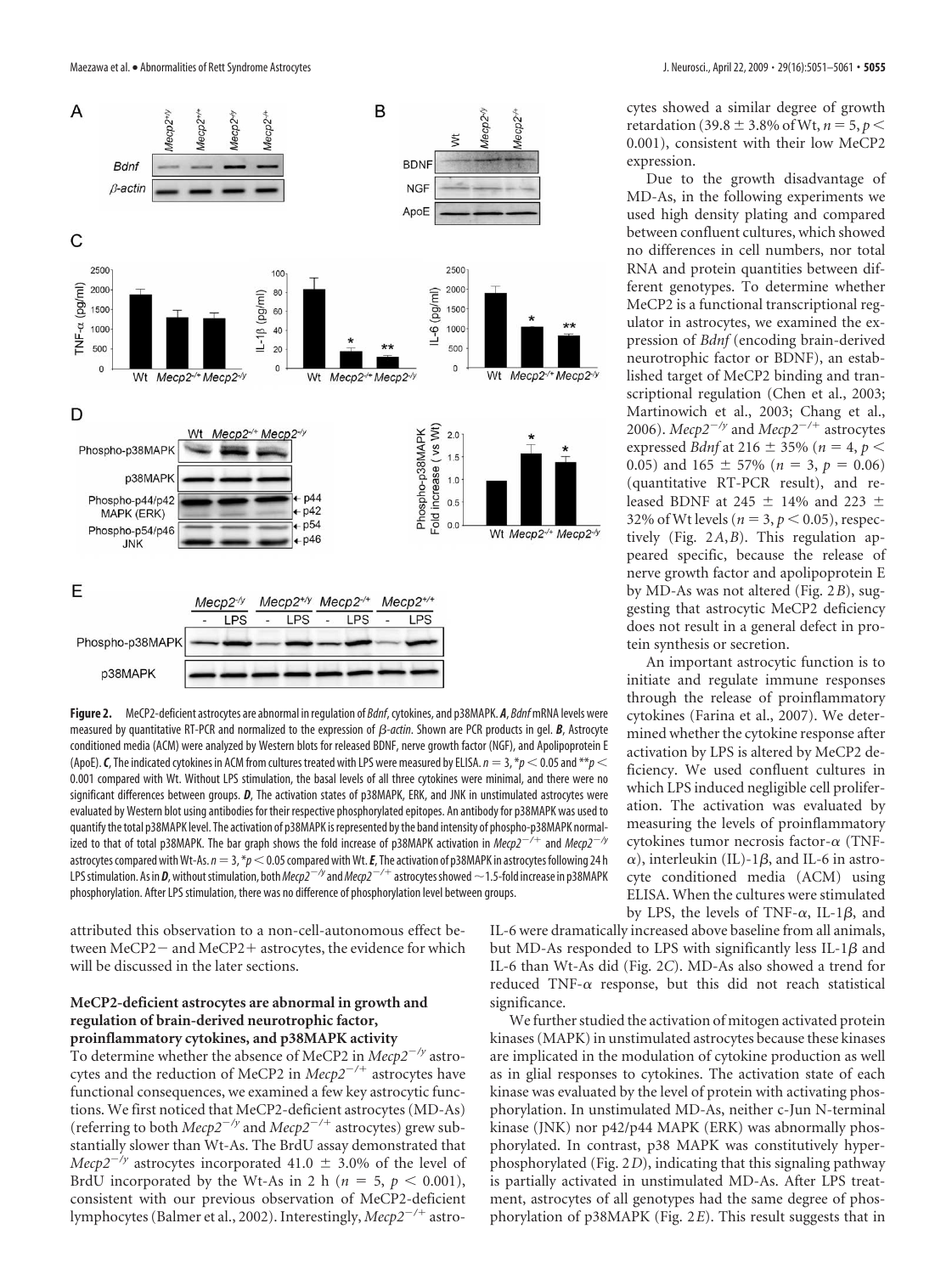MD-As, the p38MAPK pathways are already hyper-activated, and may make MD-As hyporesponsive to further stimulation with LPS.

To exclude the possibility that the above abnormalities of MD-As were secondary to neuronal influences *in vivo* before we established the culture, we used two *Mecp2*-specific small interference RNAs (siRNAs) to knockdown the expression of *Mecp2* in Wt-As to 20% of control levels. *Mecp2* knockdown resulted in the same abnormalities (supplemental Fig. 2, available at www.jneurosci.org as supplemental material), indicating that MD-A defects are due to cell-autonomous effects of astrocytic MeCP2 deficiency.

### **MD-As induce less dendritic outgrowth from hippocampal neurons**

A prominent neuropathological feature of RTT brain is reduced dendritic arborization (Zoghbi, 2003, Armstrong, 2005). It has not been established whether cell-autonomous effects of neuronal MeCP2 deficiency affect dendritic arborization; at least a previous study did not reveal differences in dendritic arborization between Wt and MeCP2-deficient neurons when they were cultured alone (Chao et al., 2007). Because contact with astrocytes promotes neuronal dendritic growth (van den Pol and Spencer, 2000), we tested whether dendritic arborization of hippocampal neurons is affected by MeCP2 deficiency in cocultured astrocytes. We plated Wt hippocampal neurons on confluent astrocytes of different genotypes and found that although astrocytes of all genotypes promoted dendritic growth, MD-As promoted significantly smaller total dendritic length in cocultured neurons, measured at both 24 and 72 h after neuronal plating (Fig. 3*A–C*). The difference in dendritic length was due to a combination of fewer branch points and shorter dendrites in each branch order (Fig. 3*D*,*E*). No differences in the numbers of neurons were observed between cultures, eliminating a possible explanation of differences in plating efficiency or neuron survival (Fig. 3*F*). siRNAmediated knockdown of MeCP2 in Wt-As also resulted in reduced dendritic outgrowth from cocultured hippocampal neurons (supplemental Fig. 3, available at www.jneurosci.org as supplemental material), indicating that the reduced dendritic maturation in neurons is a direct consequence of astrocytic MeCP2 deficiency.

#### **The MeCP2 deficiency state spreads between astrocytes via a non-cell-autonomous mechanism**

The above characterization of MD-As reveals abnormalities that may lead to impaired astrocytic growth, neurotrophic regulation, immune modulation, and dendritic arborization, supporting a detrimental non-cell-autonomous influence of MD-As on neurons. However, an intriguing finding was that cultured astrocytes of *Mecp2/*- mosaic females expressed very low levels of MeCP2 protein and showed astrocytic abnormalities comparable to those of *Mecp2-*null-derived astrocytes (Figs. 1–3). This was not due to preferential growth of MeCP2-deficient astrocytes, which grew slowly as shown above. Notably, this unexpectedly low MeCP2 expression was not present in newly established *Mecp2/*- astrocyte cultures, but the MeCP2 protein levels became significantly lower than 50% of Wt levels upon prolonged culture  $(>2$  weeks) (Fig. 4*A*). This decrease was not a result of altered transcriptional regulation because quantitative RT-PCR revealed the same total transcript levels and balanced XCI pattern throughout the culture period up to 8 weeks (Fig. 1*B* and data not shown). These results suggest a spread of the MeCP2 deficiency state in

*Mecp2/* astrocyte cultures by a posttranscriptional mechanism.

We have previously hypothesized a non-cell-autonomous mechanism via which the MeCP2-nonexpressing  $(MeCP2-)$ cells may negatively influence the MeCP2 expression of MeCP2 expressing (MeCP2+) cells (Braunschweig et al., 2004). To examine this possibility in *Mecp2<sup>-/+</sup>* astrocyte cultures, we directly tested whether the existence of MeCP2 – astrocytes in *Mecp2<sup>-/+</sup>* cultures would affect the MeCP2 level of cocultured Wt astrocytes identified by the green fluorescent protein (GFP) label. To evaluate MeCP2 expression in individual GFP-labeled Wt-As, we semiquantitatively classified them into high, low, and none MeCP2 expressers according to preset criteria (see Material and Methods) and counted them in each culture. GFP-labeled Wt-As, when cultured alone or seeded onto cultures of unlabeled Wt-As, stably showed  $\sim$ 80% high expressers, 20% low expressers, and 0% nonexpressers. However, we found that the MeCP2 expression in GFP-labeled WT-A was reduced when cocultured with *Mecp2/*- astrocytes (Fig. 4*B*,*C*) in a time-dependent manner (Fig. 4*D*), indicating a non-cell-autonomous influence from the MeCP2- astrocytes that appears to progressively spread throughout the culture.

Our previous assessment of the MeCP2 expression in mouse and human RTT brains demonstrated that the MeCP2+ cells from the *Mecp2<sup>-/+</sup>* tissues showed lower MeCP2 expression than the MeCP2+ cells from *Mecp2<sup>+/+</sup>* tissues (Braunschweig et al., 2004). A part of this reduction in  $Mecp2^{-7+}$  brain may be explained by the non-cell-autonomous influence from MeCP2 astrocytes on MeCP2+ astrocytes, as suggested by above culture results. We speculate that since our cultures consist of a highly dense population of astrocytes, the non-cell-autonomous effect observed may reflect a process that happens *in vivo*, but at an accelerated pace. To further examine the hypothesis of a noncell-autonomous effect on astrocytes *in vivo*, we examined the levels of MeCP2 expression in neurons and astrocytes in the hippocampus of *Mecp*<sup>2-/+</sup> female mice at 5–7 months of age, when they were in the immediately presymptomatic or early symptomatic stage (Guy et al., 2001). We noticed that in these mice, the MeCP2 reduction was particularly pronounced in astrocytes compared with neurons. Most astrocytes in 7-month-old *Mecp2/*- mice contained minimal MeCP2 (Fig. 5*A*,*B*), unlike those in the 1-month-old *Mecp2/*- mice (Fig. 1*A*). Quantification by laser scanning cytometry revealed that the *Mecp2/*-, NeuN-immunoreactive neurons expressed MeCP2 at 56.5 12.9% of age-matched Wt levels. In contrast, the  $Mecp2^{-/+}$ , GFAP-immunoreactive astrocytes expressed MeCP2 at 16.2  $\pm$ 10.2% of Wt levels (supplemental Fig. 4, available at www. jneurosci.org as supplemental material), substantially lower than the 50% level for balanced XCI and in accordance with the level of reduction observed in cultured astrocytes. This result is consistent with a pathological role of astrocytic MeCP2 deficiency in RTT and suggests an astrocytic mechanism in reducing the overall level of MeCP2 in the female  $Mecp2^{-/+}$  mosaic brain.

### **Gap junctions mediate at least in part the non-cellautonomous effect between astrocytes**

We next investigated potential communication mechanisms that could mediate the non-cell-autonomous effect of astrocytic *Mecp2* deficiency. A role for soluble factors transferable in the astrocyte conditioned medium was not favored because cell-free medium transferred from the MeCP2- cultures failed to affect the MeCP2 levels of the MeCP2+ cultures (supplemental Fig. 5, available at www.jneurosci.org as supplemental material). Next,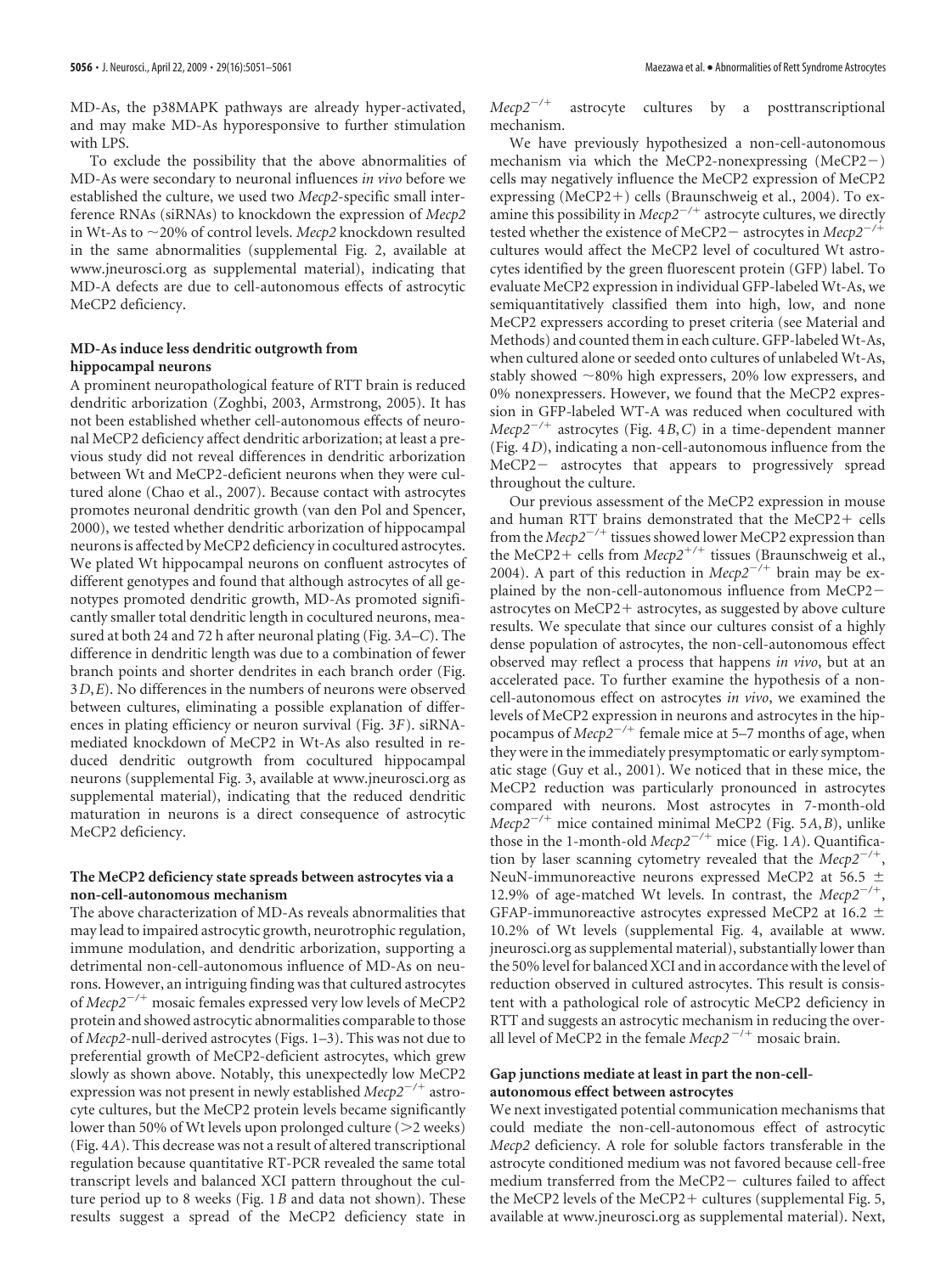Maezawa et al. • Abnormalities of Rett Syndrome Astrocytes **J. Neurosci., April 22, 2009 • 29(16):5051** – 5061 **• 5057** 



Figure 3. MeCP2-deficient astrocytes support less dendritic growth from Wt neurons. E18 Wt hippocampal neurons were plated onto culture dishes without astrocytes or onto confluent monolayers of astrocytes of indicated genotype. The dendrites were allowed to grow for 24 and 72 h. *A*, Representative phase-contrast images of 72 h cocultures. *B*, Dendrites were demonstrated by immunostaining for dendritic marker MAP2 (red). Shown are representative photomicrographs of 72 h cocultures. C. Total dendritic length per neuron in each culture condition was quantified by Neurolucida and Neuroexplorer software. Dendrites from the numbers of individual neurons (indicated in the bars) over four independent experiments were imaged and analyzed. Average dendritic length was significantly different between the four groups ( $p < 0.001$ ). In *post hoc* pairwise comparisons adjusted for multiple comparisons, the mean dendritic length induced by Wt-As was significantly higher than each of the other groups (\*), but there was no significant difference between groups with  $\textit{Mecp2}^{-/+}$  and  $\textit{Mecp2}^{-/+}$ . **D,** The 24 h dendritic length data were further stratified into average length in each branch order.*E*,Branch point complexitywas evaluated by countingthe number of branch points per order.*Mecp2/*-and*Mecp2/y*astrocytes inducedsmaller dendrite length and branch point number than Wt-As in branch order 1– 4 (  $p$   $<$  0.02), but there was no significant difference between *Mecp2<sup>–/+</sup>* and *Mecp2<sup>–/y</sup> (*  $p$   $=$  0.1 for dendritic length and  $p$   $=$  0.86 for branch point number). F, The number of neurons was obtained by counting NeuN-immunoreactive nuclei and normalized by the neuron number in the "neuron-only" group in each experiment.

we examined intercellular gap junctions (GJs), which allow passage of small molecules between cells and play an important role in synchronizing functions of neighboring astrocytes (Dermietzel et al., 1991). We first showed that MD-As express Wt levels of connexin (Cx)-43, the major subunit component of GJs in astrocytes, as well as the minor GJ components Cx-26 (Altevogt and Paul, 2004). MD-As form functional GJ couplings to allow normal intercellular transfer of Lucifer yellow, which could be blocked by two specific GJ inhibitors, carbenoxolone (CBX) and  $18\alpha$ -glycyrrhetinic acid (GA) (Takeuchi et al., 2006) (supplemental Fig. 6, available at www.jneurosci.org as supplemental material). Therefore the MeCP2 deficiency appears not to impair GJ communications between astrocytes.

To determine whether GJ communications mediate the non-

cell-autonomous effect on MeCP2 expression, we compared the MeCP2 expression patterns of GFP-labeled Wt-As cocultured with *Mecp2<sup>-/+</sup>* astrocytes in the presence or absence of GJ inhibitors. These GJ inhibitors did not affect the viability or MeCP2 level of Wt astrocytes (supplemental Fig. 7, available at www. jneurosci.org as supplemental material). Inhibition of GJ communication by CBX and GA significantly reduced the spread of MeCP2 deficiency and reversed the MeCP2 expression pattern to that of Wt (Fig. 6). Furthermore, when the inhibition of GJ communication was specifically reduced by tolbutamide (Tabernero et al., 2006), the spread of MeCP2 deficiency was recovered (Fig. 6), confirming the participation of GJs. In addition to pharmacological maneuvers, we also used a *Cx-43* siRNA that downregulated the Cx-43 level to  $\sim$ 30% and attenuated GJ dye coupling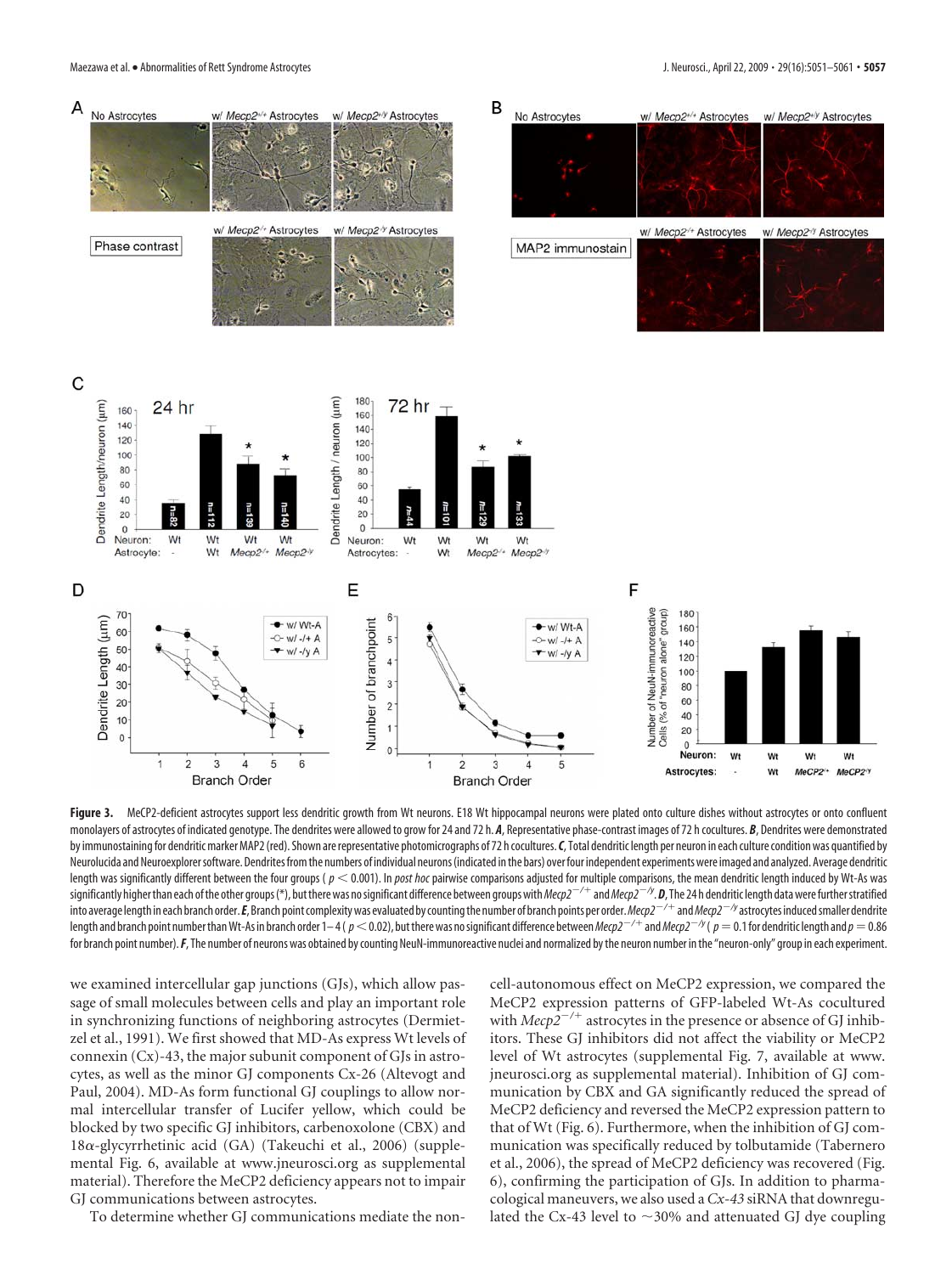(supplemental Fig. 8, available at www. jneurosci.org as supplemental material). Although the transfection procedure by itself appeared to mildly reduce the overall MeCP2 level, the *Cx-43* siRNA transfection significantly reduced the spread of MeCP2 deficiency (Fig. 6). Together, results from pharmacological and genetic manipulations suggest that GJs, especially the Cx-43-containing GJs, mediate at least in part the spread of MeCP2 deficiency in *Mecp2/*- astrocyte cultures. Notably, because the tools used above to block whole GJ channels also act upon unopposed GJ hemichannels, our experiments did not exclude the role of factors released by GJ hemichannels (Takeuchi et al., 2006). However, this possibility is not supported by the above conditioned media transfer experiment (supplemental Fig. 5, available at www.jneurosci.org as supplemental material). Experiments using siRNA-mediated knockdown of *Mecp2* in astrocytes showed the same results as astrocytes derived from *Mecp2/*- mice, suggesting that the GJmediated spread of the MeCP2 deficiency state in astrocytes is a direct effect of MeCP2 deficiency (supplemental Fig. 9, available at www.jneurosci.org as supplemental material).



**Figure 4.** A non-cell-autonomous effect reduces the MeCP2 expression of Wt-As in *Mecp2/*- cultures. *A*, Western blot analysis of MeCP2 levels in cultured astrocytes with indicated time*in vitro*. *B*, GFP-labeled Wt-As (green) were cocultured with unlabeled Wt-As or *Mecp2<sup>-/+</sup> astrocytes and subsequently stained with anti-MeCP2 (red) and DAPI (blue). The arrowhead in the* left panel points to a GFP-labeled Wt-As that retained a high level of MeCP2 expression in the vicinity of MeCP2-astrocytes. The arrow in the right panel points to a GFP-labeled Wt-As that lost its MeCP2 expression in the vicinity of MeCP2 astrocytes.*C*, MeCP2 immunoreactivities in GFP-labeled Wt-As were classified into three tiers: high, low, and none. Shown are average percentages of cells in these three tiers of MeCP2 expression. Totally  $\sim$ 350 GFP-labeled cells per group in four independent experiments were analyzed. Ashift in the distribution of high versus low expression (see Material and Methods) was observed between the groups ( $p < 0.01$ ). *D*, The time-dependent changes in the MeCP2 expression of GFP-labeled Wt-As cocultured with  $Mecp2^{-/+}$  astrocytes.  $n = 3$ .

## **Discussion**

RTT is often considered to be the result of cell-autonomous neuronal *Mecp2* mutations, and astrocytes have been excluded from prior investigations because of reported absence of MeCP2 (Shahbazian et al., 2002). Here we demonstrate that astrocytes express MeCP2, and that MeCP2 deficiency in astrocytes directly causes functional abnormalities, which may adversely affect immune regulation and neuronal dendritic maturation. In addition, we demonstrate the intriguing finding that *Mecp2/*- astrocytes exhibit a more severe functional deficit than predicted by balanced XCI. Last, we demonstrate a non-cell-autonomous effect exerted by MeCP2- astrocytes that negatively influence MeCP2 levels of MeCP2- astrocytes and that this effect is at least partly mediated by GJ communication.

Our results showing MeCP2 expression in astrocytes are consistent with a recent *in vivo* study in which a knock-in expression of MeCP2-enhanced green fluorescent protein fusion protein in mice showed astrocytic expression of MeCP2 (Schmid et al., 2008). The recently published transcriptome database of acutely isolated, highly pure astrocytic populations from both developing and mature mice also confirms the expression of MeCP2 in astrocytes (Cahoy et al., 2008). In contrast, prior conclusions that astrocytes were negative for MeCP2 expression were based on the lack of detectable immunoreactivity in contrast to neighboring neurons (Shahbazian et al., 2002), a result that can be explained by a lack of sensitivity to the relatively lower levels of MeCP2 in astrocytes compared with neurons. Together, ours and others' data clearly demonstrate astrocytic expression of MeCP2. In addition, culturing astrocytes does not artificially enrich the level of MeCP2 expression (Cahoy et al., 2008), therefore can be used to study astrocytic MeCP2 function *in vitro*.

Using the strategy of reexpression of Wt *Mecp2* in *Mecp2*-null

mice by endogenous or non-neuron-specific promoters, it has been demonstrated that the RTT phenotype is reversible in mice (Giacometti et al., 2007; Guy et al., 2007; Jugloff et al., 2008). Perhaps the strongest evidence supporting the "neuroncentered" hypothesis in RTT came from a partial reversal of RTT phenotype by the transgenic reexpression of Wt *Mecp2* in postmitotic neurons using the presumed neuron-specific *tau* promoter (Luikenhuis et al., 2004). However, *tau* is also expressed in glia and tau accumulation in astrocytes is a prominent feature in a group of neurological diseases called tauopathies (Shin et al., 1991; LoPresti et al., 1995; Togo and Dickson, 2002; Forman et al., 2005). In contrast, reintroduction of *Mecp2* in mutant mice by two strictly neuronal promoters failed to show any phenotypic improvement despite widespread neuron-specific expression (Alvarez-Saavedra et al., 2007). These mouse studies, together with our demonstration of abnormalities of MD-As, raise an interesting possibility that neuronal function may recover only if the astrocytic function also recovers. This instructive/supportive role played by astrocytes in modifying neuronal plasticity in postnatal brain has been well demonstrated in several other experimental models (Müller and Best, 1989; Pascual et al., 2005; Bacaj et al., 2008).

Interestingly, an analysis of brain metabolites in *Mecp2*-null mice by magnetic resonance spectroscopy uncovered a reduction of the astrocyte marker myo-inositol, suggesting astrocytic aberration *in vivo (*Viola et al., 2007). Our characterization of MD-As revealed abnormalities that may impair neuronal plasticity by failure to support dendritic maturation, and may also impair brain's response to noxious stimuli due to reduced astrocytic growth and cytokine secretion. The mechanisms underlying these observations remain to be determined. Our data strongly suggest a "lost of function" mechanism involving disrupted cellular signaling pathways resulting in slow growth, reduced cytokine responses, and reduced dendritic induction. However, a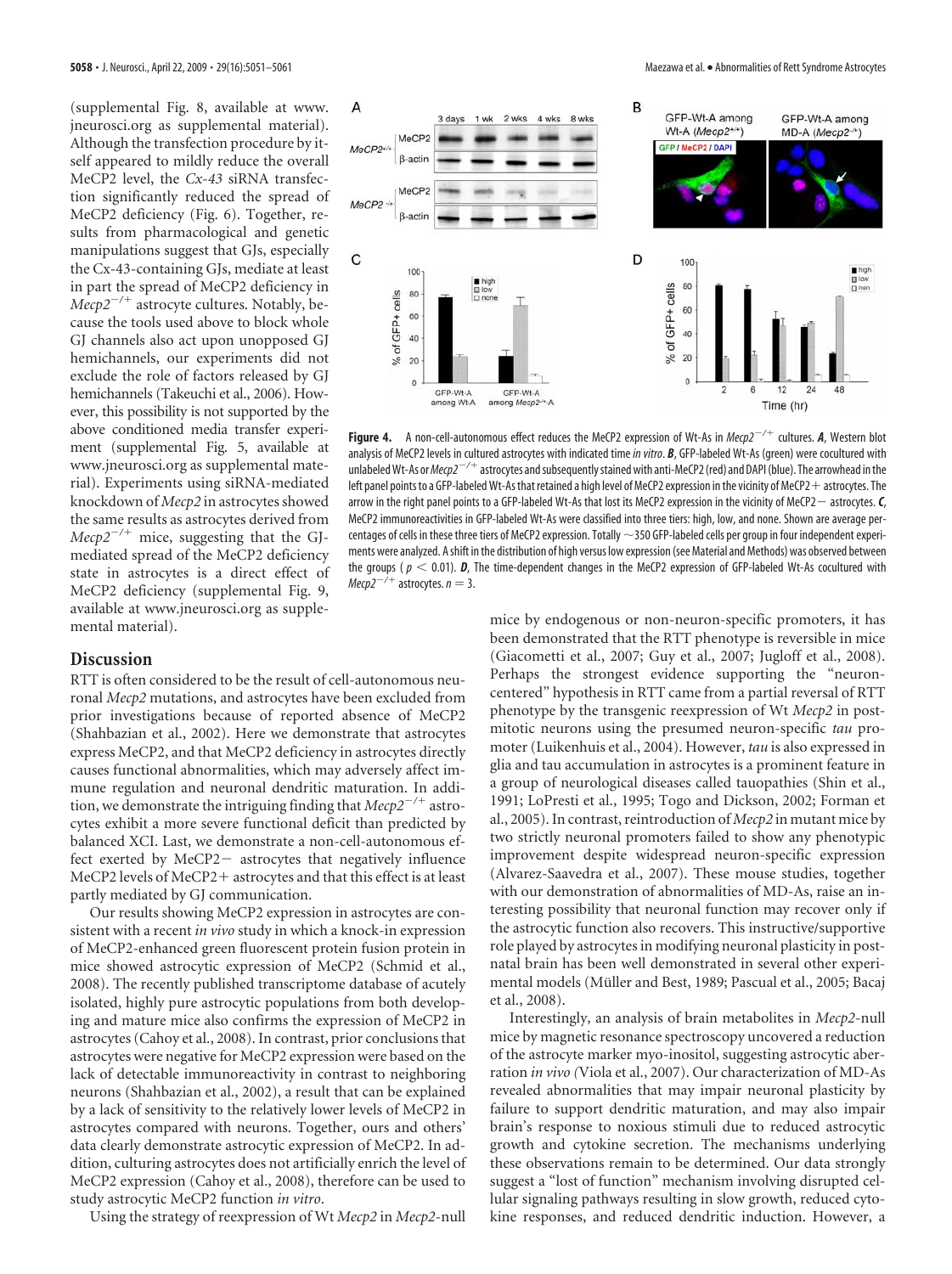

Figure 5. *Mecp2<sup>-/+</sup>* mice in the immediately presymptomatic or early symptomatic stage show a pronounced reduction of astrocytic MeCP2. Hippocampal sections from indicated mice were coimmunostained for either MeCP2 (red nuclear stain)/NeuN (green nuclearstain) (*A*) or MeCP2/GFAP (green cytoplasmicstain) (*B*). In *A*, arrows point to examples of MeCP2-non-neuronal cells in the stratum radiatum, which are readily found in 7-month-old *Mecp2*-*/*- mice (two left panels) but rarely found in 7-month-old *Mecp2* $^{-/+}$  *m*ice (two right panels). In *B*, arrows point to examples of MeCP2  $+$  astrocytes and dash-lined squares enclose examples of apparently MeCP2 — astrocytes. A large majority of astrocytes in 7-month-old *Mecp2<sup>—/+</sup> mice appeared to* be  $MeCP2-$ .

"gain of function" mechanism via which the MD-As generate toxic soluble factors or surface molecules that retard the dendritic growth cannot be ruled out.

We found approximately twofold increases of both *Bdnf* transcript and protein levels in MD-As, consistent with what has been observed in cultured primary neurons (Chen et al., 2003). However, the regulation of *Bdnf* in brain likely involves activation as well as repression (Yasui et al., 2007; Chahrour et al., 2008), because overall BDNF levels are lower in *Mecp2/y* brain compared with controls (Chang et al., 2006). This may be attributed to decreased overall brain activity in *Mecp2/y* mice, and may involve abnormal regulations by microRNA (Klein et al., 2007) and p38MAPKactivity as shown here.

Although female  $Mecp2^{-/+}$  models would best represent human RTT, which is mainly a disease of girls, most studies have used *Mecp2<sup>-/y</sup>* mice due to their early onset and better replication of some RTT symptoms. However, our previous and current studies on *Mecp2/*- tissues have revealed non-cell-autonomous effects between MeCP2 – and MeCP2 + astrocytes and neurons that cannot be revealed by exclusively studying *Mecp2<sup>-/y</sup>* mice. We found that the non-cell-autonomous effect was more pronounced in astrocytes compared with neurons in brain, and MeCP2 deficiency was perpetuated with increased time of astrocytic culture. By exploring unique intercellular communication mechanisms used by astrocytes, we found a novel role for gap junctions (in particular, those mediated by Cx-43) in transmitting the MeCP2 deficient state between astrocytes. The most likely explanation for our observation is that negative regulators controlling MeCP2 protein levels are transferred from MeCP2- to MeCP2+ astrocytes via GJs over time. The candidate regulators may include  $Ca^{2+}$ , inositol trisphosphate, glutamate, or small regulatory miRNAs, such as miR132 that posttranscriptionally downregulates MeCP2 (Klein et al., 2007).

It remains difficult to explain the phenotypic regression in RTT patients and *Mecp2/*- mice after months of apparently normal development and maturation of the brain. It appears that in *MECP2* heterozygotes the MeCP2-related functions are well compensated in early life until disruption by certain accumulative events. Our*in vitro* and *in vivo* data may lend support to a mechanism by which astrocytic abnormalities resulting from MeCP2 deficiency can progressively spread through the GJ-connected astrocytic network in brain. We showed that in the relatively pure, highly dense astrocytic cultures, the spread of MeCP2 deficiency occurs within days to weeks. In *in vivo* conditions, however, this spread may occur at a slower pace, taking months. This is conceivable

because the relatively lower astrocytic density in brain compared with culture and that GJ communication mediated by connexins is tightly regulated by neuronal activity *in vivo* and is focally restricted by the regional topographical neuron-glia organization (Houades et al., 2008). This progressive loss of MeCP2 in astrocytes might eventually generate a decompensation state in which astrocytes can no longer adequately support brain function. Indeed, using the objective, highly sensitive LSC method to quantify neuronal and astrocytic MeCP2 respectively, we detected around the time of phenotypic regression a pronounced, astrocyte-selective decline of MeCP2, which was much larger than expected from random XCI but in accordance with our astrocytic culture results. In contrast, neuronal MeCP2 levels in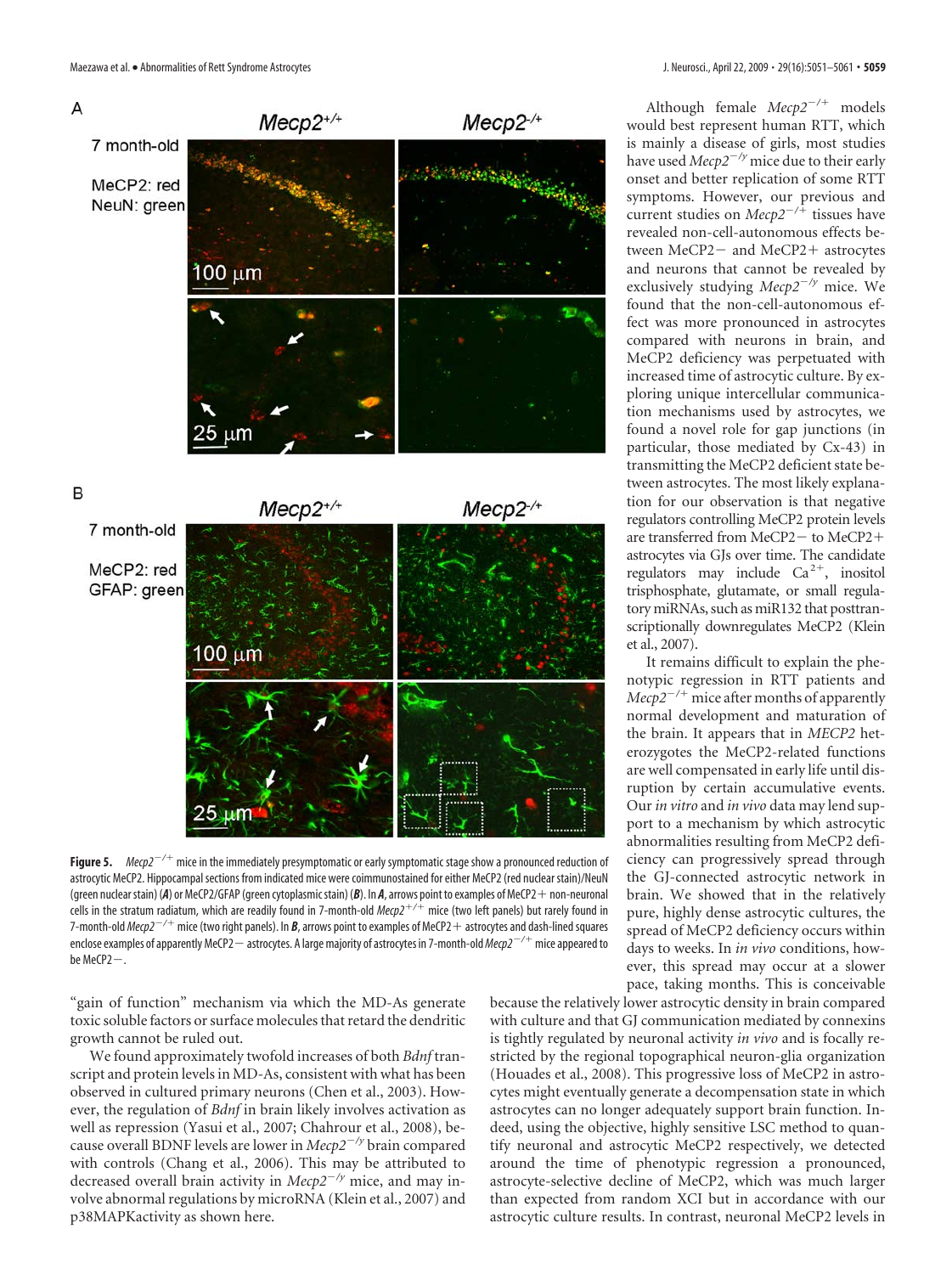

**Figure 6.** The non-cell-autonomous effect between MeCP2 — and MeCP2 + astrocytes is mediated at least partly by GJs. GFP-labeled Wt-As were cocultured with unlabeled Wt-As,  $Mecp2^{-/+}$  astrocytes ( $-/+$  A), and  $Mecp2^{-/+}$  astrocytes with GJ inhibitors CBX and GA, respectively, and cultured for 24 h. In additional two groups, the inhibition of GJs by inhibitors wasspecifically prevented by tolbutamide (TB). In further two groups, the*Cx-43*-specificsiRNA to achieve GJ inhibition and the control siRNA was used, respectively. The MeCP2 immunoreactivities in GFP-labeledWt-As in each culturewere analyzed and presented as described in Figure 4*C*. The average percentage of cells with high (and therefore low) MeCP2 expression differed between the groups ( $p<$  0.01). Post hoc pairwise comparisons, adjusted for multiple comparisons indicated that there was a significant shift from high to low expression in the following: (1) from "w/Wt-A" to "w/ $-$ / $+$ A" to "w/ $-$ / $+$ A $+$ CBX $+$ TB" and to "w/ $-$ / $+$ A $+$ GA $+$ TB"; (2) from "w/ $-$ / $+$ A $+$ GA" to "w/ $-$ / $+$ A" and to "w/ $-$ / $+$  A $+$ GA $+$ TB"; (3) from "w/ $-$ /  $+A+CBX''$  to "w/ $-$ / $+A''$  and to "w/ $-$ / $+A+CBX+TB''$ ; (4) from "w/Wt-A" to "w/ $-$ /  $+A+$  control siRNA"; and (5) from "w/ $-$ / $+A+$   $Cx43$  siRNA" to "w/ $-$ / $+A+$  control siRNA."

 $Mecp2^{-/+}$  mice remained at  $\sim$  50% of Wt. We hypothesize that in *Mecp2/*- brain, the progressive loss of MeCP2 selectively in astrocytes might induce in a non-cell-autonomous manner the functional decompensation of neurons which triggers phenotypic regression, despite the fact that neurons may continue to maintain well compensated cell-autonomous function of neuronal MeCP2.

Our results, therefore, suggest a modification of the current "neuron-centered" hypothesis regarding RTT pathogenesis to include astrocytes as an integral component of the neuron-glia functional units that are impaired due to MeCP2 deficiency. Therapeutic approaches that recover Wt MeCP2 expression in astrocytes and decrease the astrocytic spread of MeCP2 deficiency should be considered for RTT and perhaps a subset of autism with MeCP2 deficiency.

#### **References**

- Altevogt BM, Paul DL (2004) Four classes of intercellular channels between glial cells in the CNS. J Neurosci 24:4313–4323.
- Alvarez-Saavedra M, Sáez MA, Kang D, Zoghbi HY, Young JI (2007) Cellspecific expression of wild-type MeCP2 in mouse models of Rett syndrome yields insight about pathogenesis. Hum Mol Genet 16:2315–2325.
- Armstrong DD (2005) Neuropathology of Rett syndrome. J Child Neurol 20:747–753.
- Bacaj T, Tevlin M, Lu Y, Shaham S (2008) Glia are essential for sensory organ function in *C. elegans.* Science 322:744 –747.
- Balmer D, Arredondo J, Samaco RC, LaSalle JM (2002) MECP2 mutations in Rett syndrome adversely affect lymphocyte growth, but do not affect imprinted gene expression in blood or brain. Hum Genet 110:545–552.
- Barres BA (2008) The mystery and magic of glia: a perspective on their roles in health and disease. Neuron 60:430 –440.
- Braunschweig D, Simcox T, Samaco RC, LaSalle JM (2004) X-Chromosome inactivation ratios affect wild-type MeCP2 expression within mosaic Rett syndrome and Mecp2-/+ mouse brain. Hum Mol Genet 13:1275-1286. Cahoy JD, Emery B, Kaushal A, Foo LC, Zamanian JL, Christopherson KS,

**5060 •** J. Neurosci., April 22, 2009 • 29(16):5051–5061 Maezawa et al. • Abnormalities of Rett Syndrome Astrocytes

Xing Y, Lubischer JL, Krieg PA, Krupenko SA, Thompson WJ, Barres BA (2008) A transcriptome database for astrocytes, neurons, and oligodendrocytes: a new resource for understanding brain development and function. J Neurosci 28:264 –278.

- Chahrour M, Zoghbi HY (2007) The story of Rett syndrome: from clinic to neurobiology. Neuron 56:422–437.
- Chahrour M, Jung SY, Shaw C, Zhou X, Wong ST, Qin J, Zoghbi HY (2008) MeCP2, a key contributor to neurological disease, activates and represses transcription. Science 320:1224 –1229.
- Chang Q, Khare G, Dani V, Nelson S, Jaenisch R (2006) The disease progression of Mecp2 mutant mice is affected by the level of BDNF expression. Neuron 49:341–348.
- Chao HT, Zoghbi HY, Rosenmund C (2007) MeCP2 controls excitatory synaptic strength by regulating glutamatergic synapse number. Neuron  $56:58 - 65.$
- Chen RZ, Akbarian S, Tudor M, Jaenisch R (2001) Deficiency of methyl-CpG binding protein-2 in CNS neurons results in a Rett-like phenotype in mice. Nat Genet 27:327–331.
- Chen WG, Chang Q, Lin Y, Meissner A, West AE, Griffith EC, Jaenisch R, Greenberg ME (2003) Derepression of BDNF transcription involves calcium-dependent phosphorylation of MeCP2. Science 302:885–889.
- Dermietzel R, Hertberg EL, Kessler JA, Spray DC (1991) Gap junctions between cultured astrocytes: immunocytochemical, molecular, and electrophysiological analysis. J Neurosci 11:1421–1432.
- el-Fouly MH, Trosko JE, Chang CC (1987) Scrape-loading and dye transfer. A rapid and simple technique to study gap junctional intercellular communication. Exp Cell Res 168:422–430.
- Farina C, Aloisi F, Meinl E (2007) Astrocytes are active players in cerebral innate immunity. Trends Immunol 28:138 –145.
- Forman MS, Lal D, Zhang B, Dabir DV, Swanson E, Lee VM, Trojanowski JQ (2005) Transgenic mouse model of tau pathology in astrocytes leading to nervous system degeneration. J Neurosci 25:3539 –3550.
- Giacometti E, Luikenhuis S, Beard C, Jaenisch R (2007) Partial rescue of MeCP2 deficiency by postnatal activation of MeCP2. Proc Natl Acad Sci U S A 104:1931–1936.
- Guy J, Hendrich B, Holmes M, Martin JE, Bird A (2001) A mouse Mecp2 null mutation causes neurological symptoms that mimic Rett syndrome. Nat Genet 27:322–326.
- Guy J, Gan J, Selfridge J, Cobb S, Bird A (2007) Reversal of neurological defects in a mouse model of Rett syndrome. Science 315:1143–1147.
- Houades V, Koulakoff A, Ezan P, Seif I, Giaume C (2008) Gap junctionmediated astrocytic networks in the mouse barrel cortex. J Neurosci 28:5207–5217.
- Jugloff DG, Vandamme K, Logan R, Visanji NP, Brotchie JM, Eubanks JH (2008) Targeted delivery of an Mecp2 transgene to forebrain neurons improves the behavior of female Mecp2-deficient mice. Hum Mol Genet 17:1386 –1396.
- Klein ME, Lioy DT, Ma L, Impey S, Mandel G, Goodman RH (2007) Homeostatic regulation of MeCP2 expression by a CREB-induced microRNA. Nat Neurosci 10:1513–1514.
- Koyama Y, Baba A, Matsuda T (2005) Endothelins stimulate the expression of neurotrophin-3 in rat brain and rat cultured astrocytes. Neuroscience 136:425–433.
- LaSalle JM, Goldstine J, Balmer D, Greco CM (2001) Quantitative localization of heterogeneous methyl-CpG-binding protein 2 (MeCP2) expression phenotypes in normal and Rett syndrome brain by laser scanning cytometry. Hum Mol Genet 10:1729 –1740.
- LoPresti P, Szuchet S, Papasozomenos SC, Zinkowski RP, Binder LI (1995) Functional implications for the microtubule-associated protein tau: localization in oligodendrocytes. Proc Natl Acad Sci U S A 92:10369 –10373.
- Luikenhuis S, Giacometti E, Beard CF, Jaenisch R (2004) Expression of MeCP2 in postmitotic neurons rescues Rett syndrome in mice. Proc Natl Acad Sci U S A 101:6033–6038.
- Maezawa I, Maeda N, Montine TJ, Montine KS (2006) Apolipoprotein E-specific innate immune response in astrocytes from targeted replacement mice. J Neuroinflammation 3:10.
- Martinowich K, Hattori D, Wu H, Fouse S, He F, Hu Y, Fan G, Sun YE (2003) DNA methylation-related chromatin remodeling in activity-dependent BDNF gene regulation. Science 302:890 –893.
- Miralvès J, Magdeleine E, Joly E (2007) Design of an improved set of oligo-